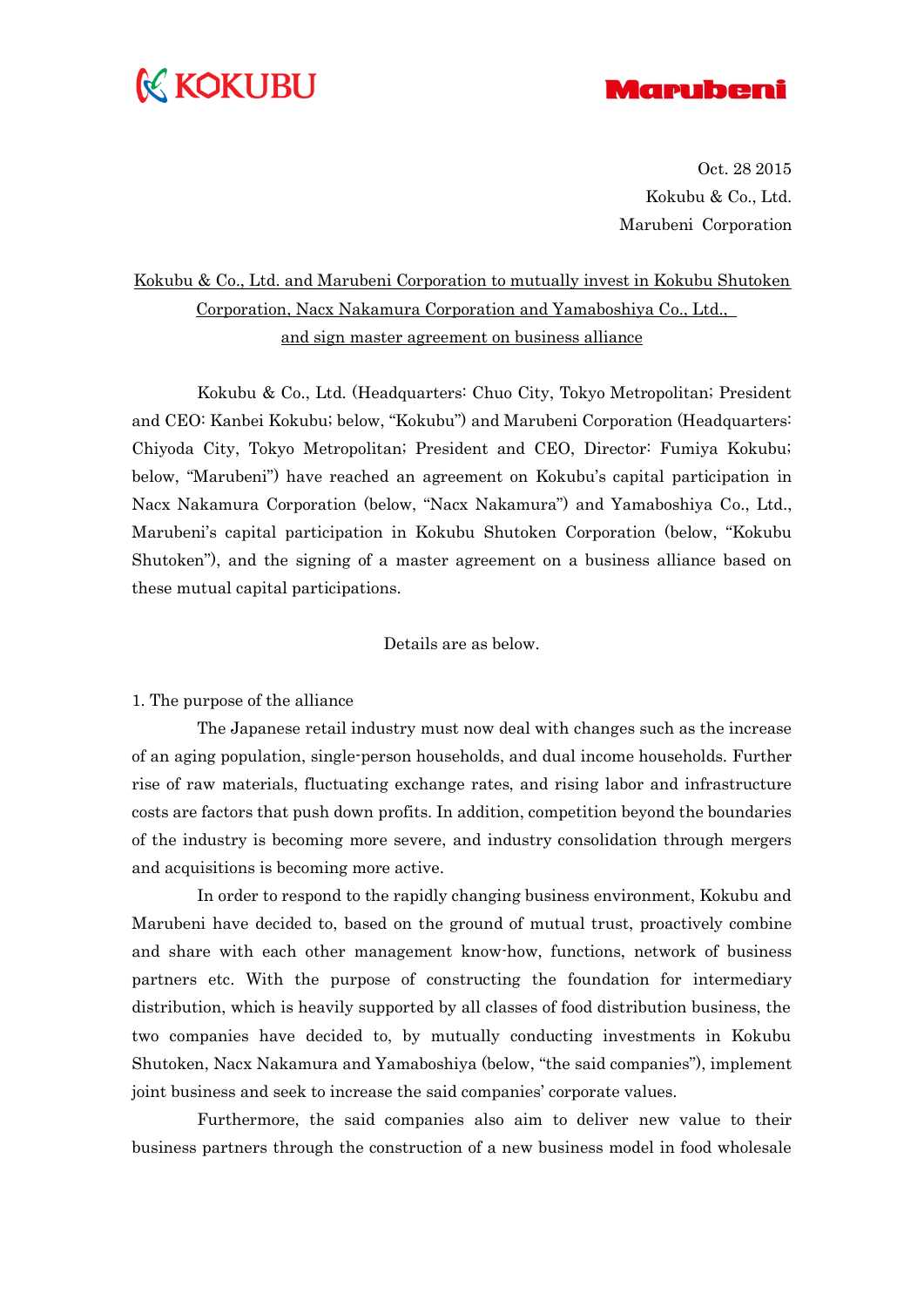# **K KOKUBU**



business, which they plan to achieve through collaborations with combined management resources.

#### 2. Contents of the alliance

The domains of this alliance are food wholesale business in the Tokyo metropolitan area, nation-wide low-temperature food wholesale business and confectionery wholesale business, and collaboration between Kokubu and Marubeni in food business. The alliance contents are as follows.

- (1) Marubeni is to conduct 20% capital participation in Kokubu Shutoken, a subsidiary of Kokubu that focuses its operations in the Tokyo metropolitan area, in order to strengthen and expand the latter's business foundation.
- (2) Kokubu is to conduct 51% capital participation in Nacx Nakamura, a subsidiary of Marubeni, in order to strengthen its low-temperature wholesale business. In addition, Kokubu and Marubeni are to promote collaboration between Nacx Nakamura and Kokubu Food Create Tokyo Corporation, a subsidiary of Kokubu.
- (3) Kokubu is to conduct 20% capital participation in Yamaboshiya Co., Ltd., a subsidiary of Marubeni, in order to strengthen its confectionery wholesale business.
- (4) Kokubu and Marubeni are to pursue improvement in the said companies' corporate values through this mutual investment scheme, and to establish a mutual Alliance Promotion Committee to study detailed collaboration contents with the aim of constructing a new business model in the food wholesale business based on their combined resources.
- 3. Schedule
	- Jan. 1 2016 (planned) : Kokubu to complete group reorganization.
	- End of Feb. 2015 (planned) : Kokubu and Marubeni to conduct capital participation in the said companies.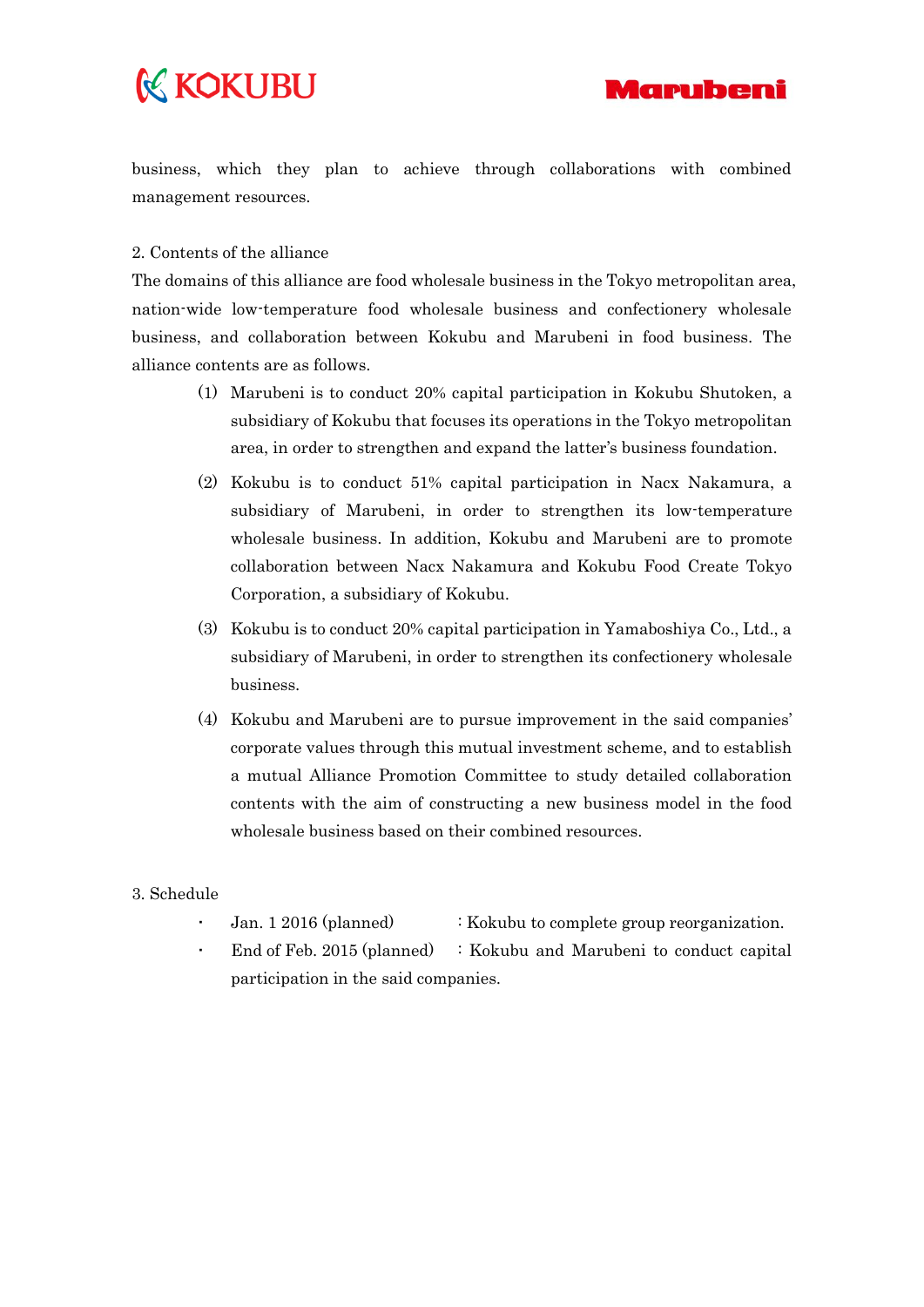



### [Outline]

(Dotted lines represent new investments conducted in this alliance)



※Following the reorganization of Kokubu Group, Kokubu Corporation will change its name to Kokubu Group Corporation and Kokubu Shutoken Corporation will take over Kokubu Corporation's food wholesale business in the Tokyo metropolitan area.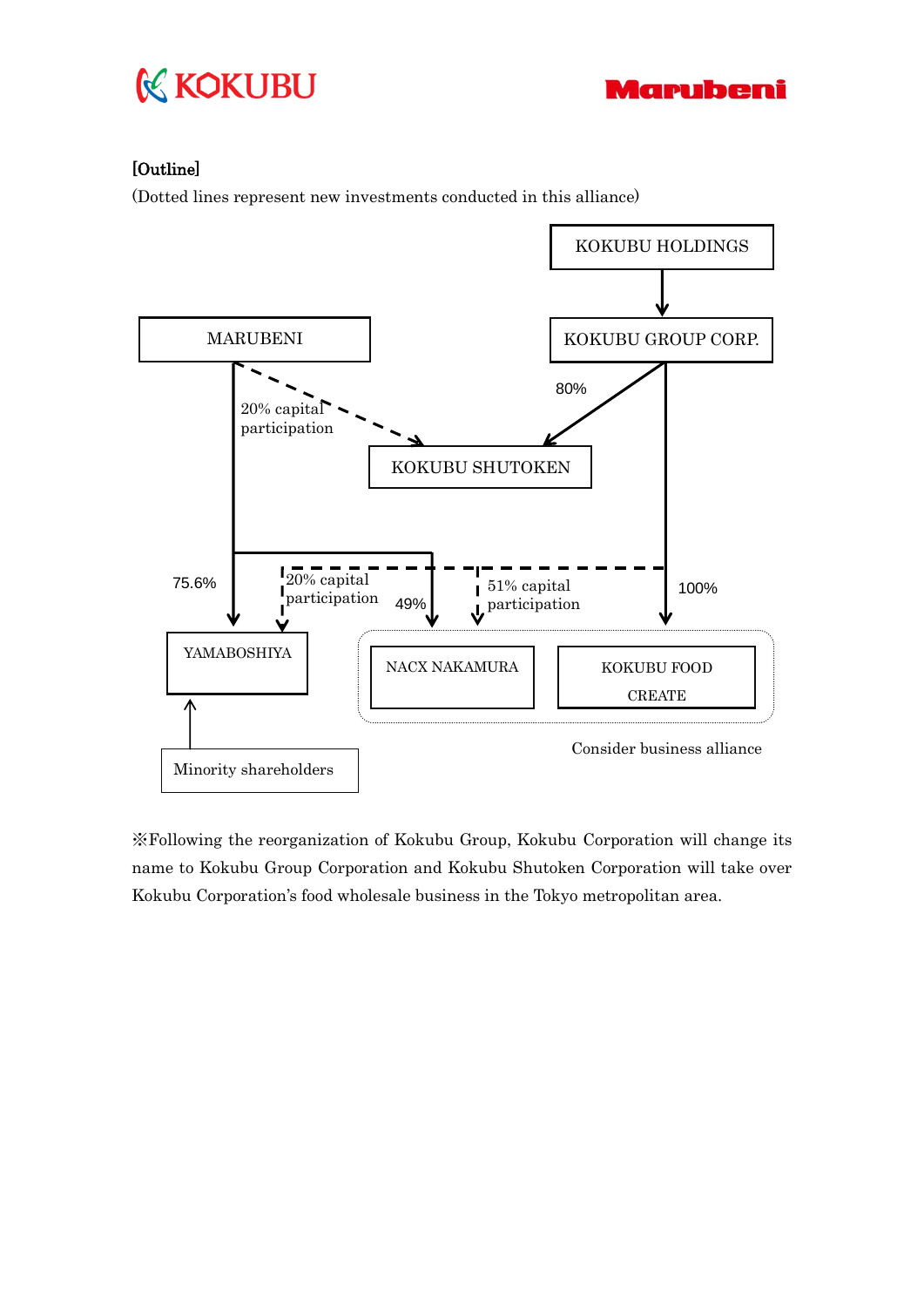



### 【Company Profile】

| 1. |  |  | Kokubu Shutoken Corporation |
|----|--|--|-----------------------------|
|----|--|--|-----------------------------|

| Company Name   | Kokubu Shutoken Corporation                                |  |
|----------------|------------------------------------------------------------|--|
| Headquarters   | 5F East Square Tokyo, 1-6-35 Shinsuna, Koto, Tokyo,        |  |
| Location       | Japan                                                      |  |
| Representative | Satoru Naito                                               |  |
| Main Business  | Wholesaling business (liquor products and food products)   |  |
|                | 405 billion Yen (estimated sales for the fiscal year ended |  |
| Annual Sales   | Dec. 31, 2016)                                             |  |
| Capital        | 1.1 billion Yen                                            |  |
| Shareholders   | Kokubu: 80%; Marubeni: 20%                                 |  |

### 2. Nacx Nakamura Corporation

| Company Name   | Nacx Nakamura Corporation                                           |
|----------------|---------------------------------------------------------------------|
| Headquarters   | 1-8-24, Nishinomiyahara, Yodogawa-ku, Osaka, Osaka                  |
| Location       | Prefecture, 532-0004, Japan                                         |
| Representative | Ichiro Maeda                                                        |
|                | Wholesale and distribution businesses mainly dealing with           |
| Main Business  | frozen products.                                                    |
| Annual Sales   | 98 billion yen (results for the fiscal year ended Mar. 31,<br>2015) |
| Capital        | 1.5 billion yen                                                     |
| Shareholders   | Kokubu: 51%; Marubeni: 49%                                          |

3. Yamaboshiya Co.,Ltd.

| Company Name   | Yamaboshiya Co.,Ltd.                                        |
|----------------|-------------------------------------------------------------|
| Headquarters   | Sakaisuji Inabata Building, 3rd Floor, 1-15-14 Minamisenba  |
| Location       | Chuo-ku, Osaka, Osaka Prefecture, 542-0081, Japan           |
| Representative | Norio Konishi                                               |
| Main Business  | Wholesale and distribution businesses mainly dealing with   |
|                | confectionery.                                              |
| Annual Sales   | 260 billion yen (results for the fiscal year ended Mar. 31, |
|                | 2015)                                                       |